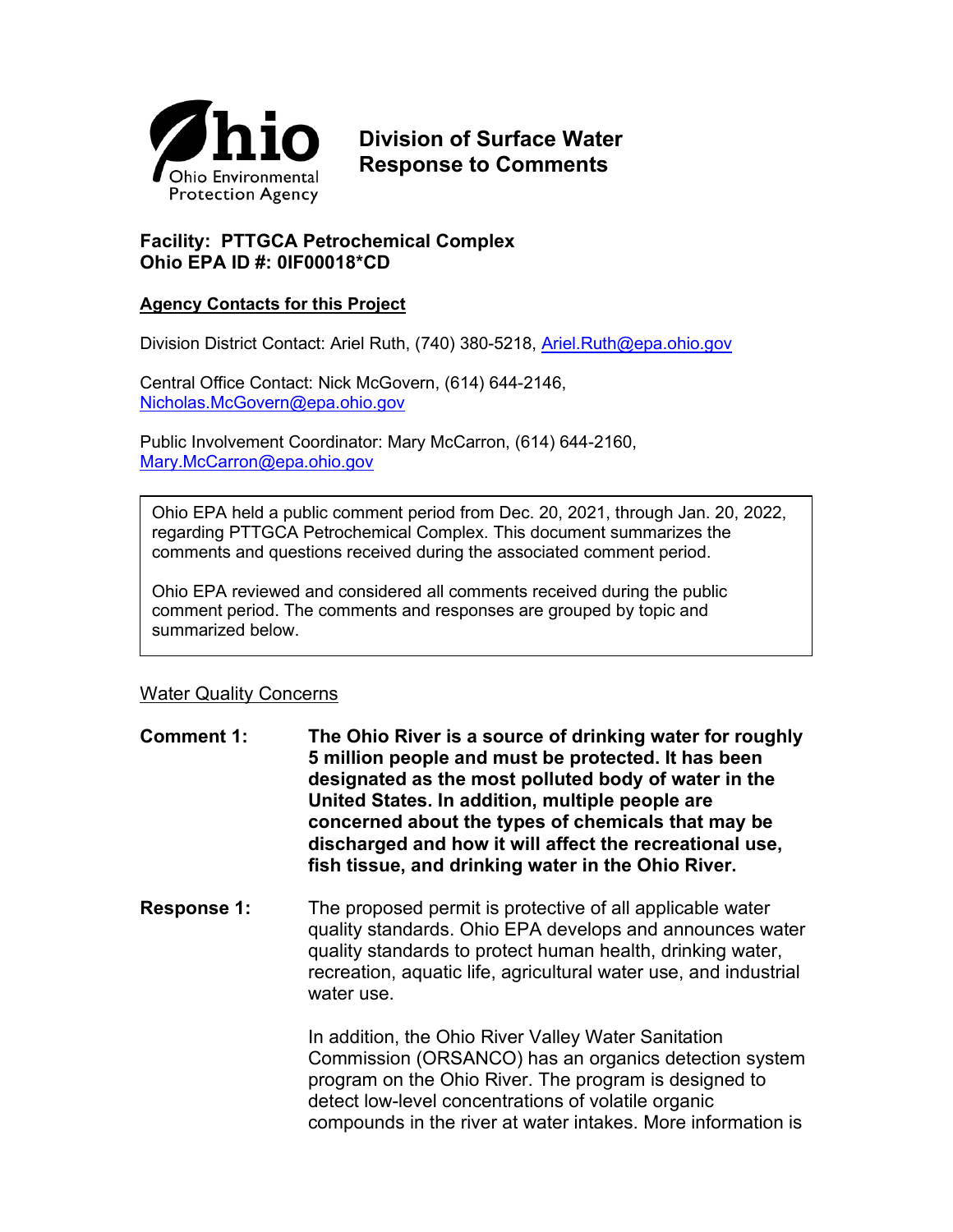available at: [http://www.orsanco.org/programs/organics](http://www.orsanco.org/programs/organics-detection-system-ods/)[detection-system-ods/.](http://www.orsanco.org/programs/organics-detection-system-ods/)

Anti-backsliding and Antidegradation

## **Comment 2: The draft permit is less stringent than past permits issued for the facility, in violation of anti-backsliding provisions of the Clean Water Act and Ohio law.**

**Response 2:** Ohio EPA understands the anti-backsliding comment to be in reference to the 2018 modification because this proposed permit has the same effluent limitations as the existing permit. This comment was answered during the public comment period for that modification but is answered again below.

> Ohio Administrative Code (OAC) paragraph 3745-33-05  $(F)(1)(a)$  and the CWA section 402  $(o)(2)(A)$  allow less stringent effluent limits when there have been material or substantial additions or alterations that occur after permit issuance that justify the application of a less stringent effluent limitation.

OAC paragraph 3745-33-05 (F)(1)(b) and the CWA section 402 (o)(2)(B) allow less stringent effluent limits when there is information available that was not available at the time of permit issuance that would have justified the application of a less stringent effluent limitation at the time of permit issuance.

PTTGCA presented new information to Ohio EPA for the 2018 permit modification showing it had altered its proposed processes and decreased its process wastewater flow rates. When technology-based effluent limits were recalculated using the updated information, the concentration limits were higher due to the decreased flow.

Loadings are dependent on flow and concentration. It is possible to discharge at higher concentrations and lower flow rates and meet mass effluent limitations. When the limits are calculated, Ohio EPA assigns an allocation of zero to the dilution, so as there is less dilution proposed, the concentration limits increase.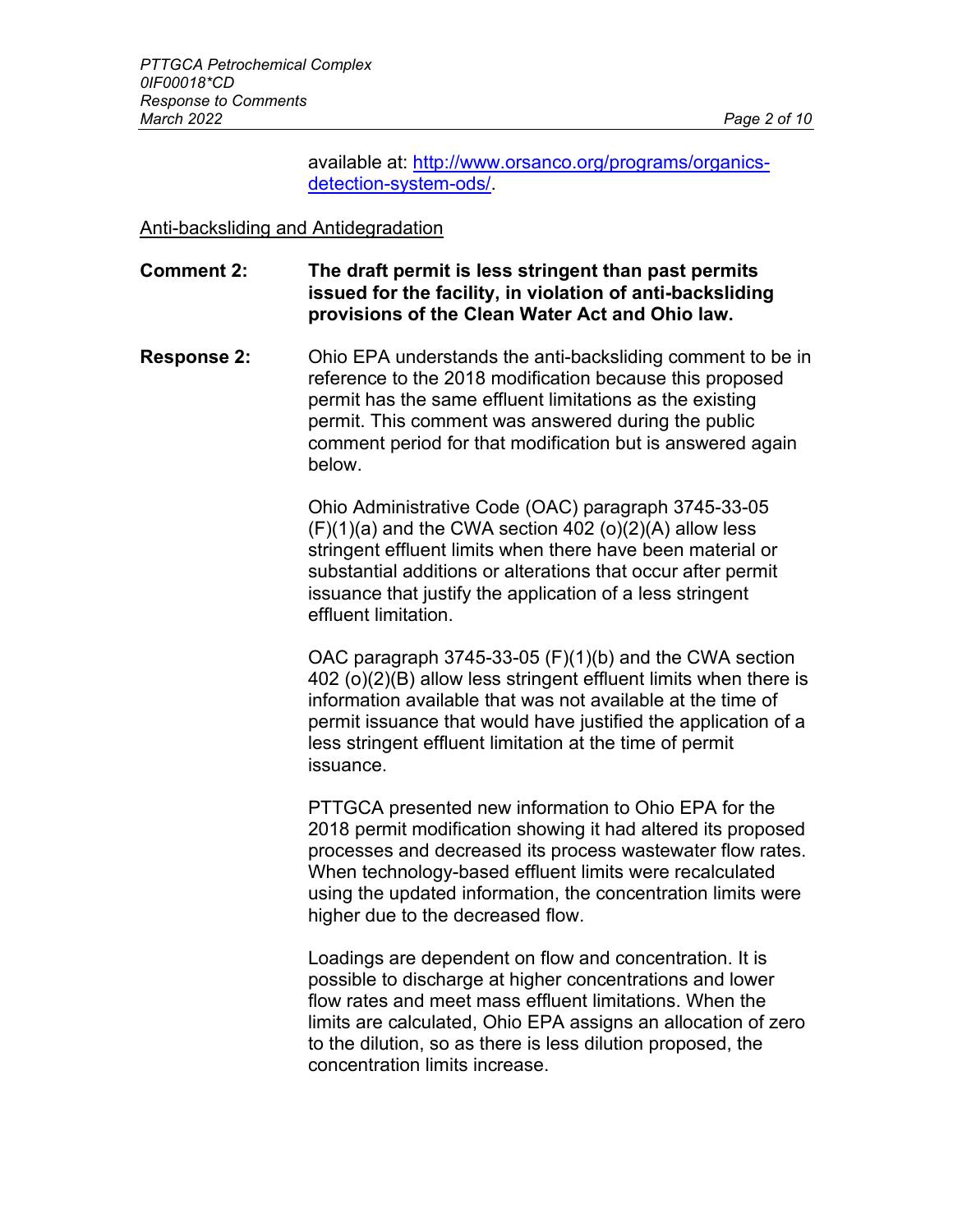- **Comment 3: The permit did not include a full antidegradation review, meaning the State did not look at how the Ohio River water quality would become degraded. As the 2018 modification to the permit led to a net increase of regulated pollutants, that modification required an antidegradation review. This process, including full public input, should have been completed before approving the current modified permit and, since it was not, the permit should not be renewed until this full review is done.**
- **Response 3:** An antidegradation analysis is required when an effluent loading limitation is proposed to increase. In both the 2018 permit modification and this proposed permit, the loading limits in the permit either stayed the same or decreased, therefore no antidegradation analysis is, or was, required. In other words, the total mass-per-day of pollutants allowed stayed the same or decreased in the aforementioned permits. Concentration limits increased in some cases because there was a lower flow, but increased concentration limits do not require an antidegradation analysis.

While the concentration limits at outfall 601 increased in the 2018 modification, the loading limits at outfall 601 did not change, which prevents PTTGCA from being authorized to discharge an increased amount of mass of these pollutants to the Ohio River. Therefore, there was no net increase discharge of regulated pollutants in the modification or this permit.

Ohio EPA conducted a reasonable potential analysis with this permit renewal to ensure the proposed permit is protective of all water quality standards in Ohio EPA's rules.

**Comment 4: To avoid doing an antidegradation review, Ohio EPA has kept the loading limits at outfall 601 the same while increasing concentration limits. This does not comply with federal effluent limitations, which require that sources achieve a mass limit determined by multiplying process wastewater flow by the given concentration limits. U.S. EPA guidance states that NPDES permit writers must use a reasonable estimate of process wastewater discharge and the concentration limitations to develop mass limitations for the NPDES permit.**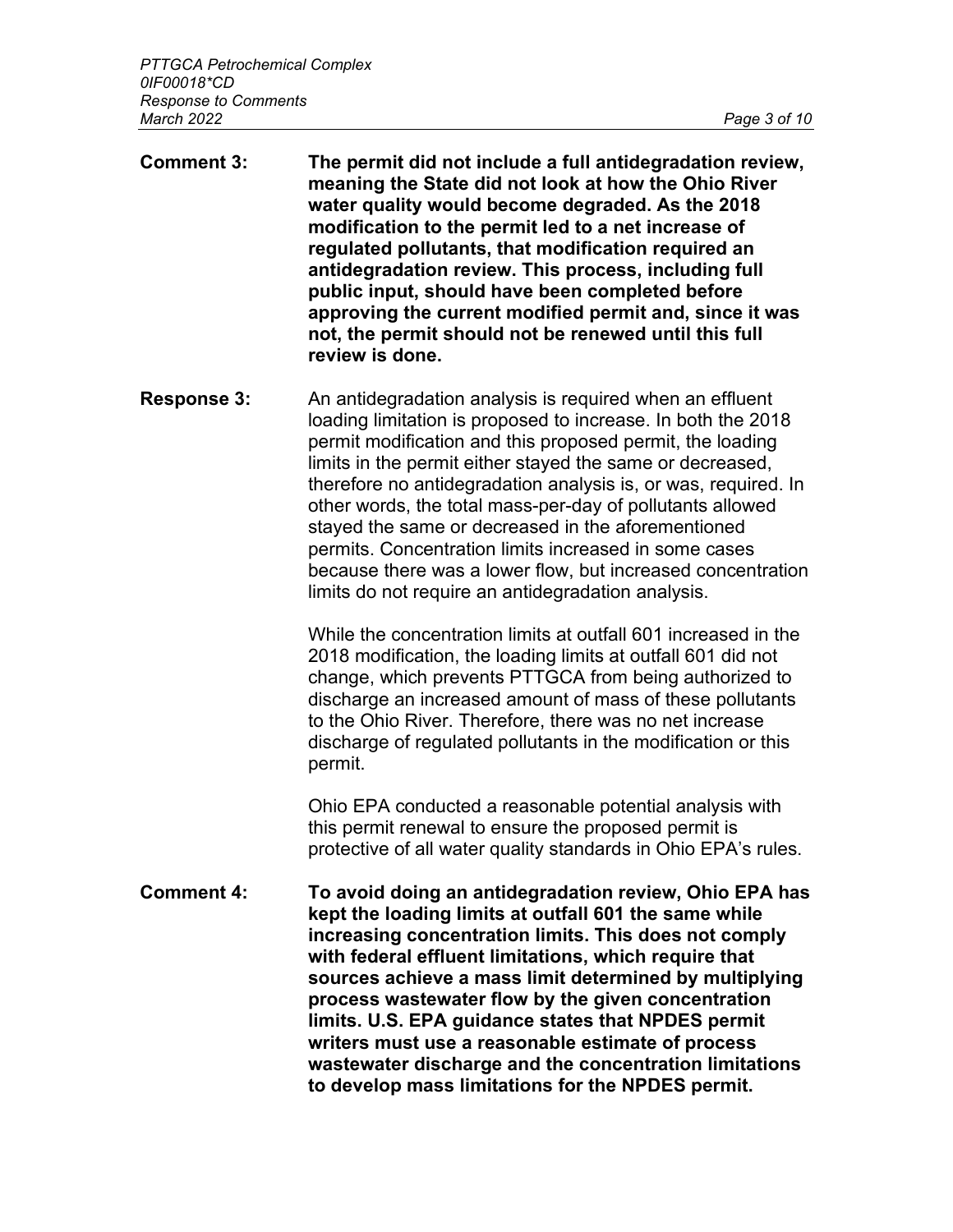| <b>Response 4:</b> | Ohio EPA recalculated the federal effluent guideline<br>limitations using updated production and flow information<br>provided by PTTGCA. The calculations can be found in the<br>factsheet. The loading limits calculated were higher than the<br>loading limits in the existing permit. Ohio EPA is permitted to<br>include limits that are more stringent than those calculated<br>using the federal effluent guidelines. In addition, the federal<br>effluent guidelines do not require concentration limits at all.   |
|--------------------|---------------------------------------------------------------------------------------------------------------------------------------------------------------------------------------------------------------------------------------------------------------------------------------------------------------------------------------------------------------------------------------------------------------------------------------------------------------------------------------------------------------------------|
|                    | Ohio EPA has not prohibited the practice of including loading<br>limits that are more stringent than concentration limits<br>multiplied by design flow or a reasonable measure of<br>average flow.                                                                                                                                                                                                                                                                                                                        |
| <b>Comment 5:</b>  | The proposed permit does not require the best available<br>demonstrated control technology for the regulated<br>pollutants.                                                                                                                                                                                                                                                                                                                                                                                               |
| <b>Response 5:</b> | Best available demonstrated control technology is defined in<br>OAC 3745-1-05 as "For industrial direct discharges subject<br>to federal effluent guidelines, the facility shall be designed to<br>meet the most stringent of the new source performance<br>standards, best conventional pollutant control technology,<br>best available technology economically achievable and best<br>practicable control technology currently available for the<br>appropriate categorical guidelines of 40 CFR 400 to 40 CFR<br>471". |
|                    | The proposed limits are compliant with federal regulations.<br>They are more stringent than those required in the New<br>Source Performance Standards, which are the most<br>stringent of the effluent guidelines.                                                                                                                                                                                                                                                                                                        |
| <b>Comment 6:</b>  | The LLDPE/HDPE unit was not considered during the<br>prior antidegradation review                                                                                                                                                                                                                                                                                                                                                                                                                                         |
| Response 6:        | The proposed addition of a LLDPE/HDPE unit does not<br>change the list of pollutants expected in the discharge, nor in<br>the quantities they are discharged. No antidegradation<br>review was required for this unit in the 2018 modification.                                                                                                                                                                                                                                                                           |
| <b>Comment 7:</b>  | If there is still no background water data on these<br>pollutants Ohio EPA cannot know if the Ohio River has<br>any remaining assimilative capacity for the pollutants<br>listed above and if these pollutants would violate water<br>quality standards. Rather than renew this permit, Ohio                                                                                                                                                                                                                              |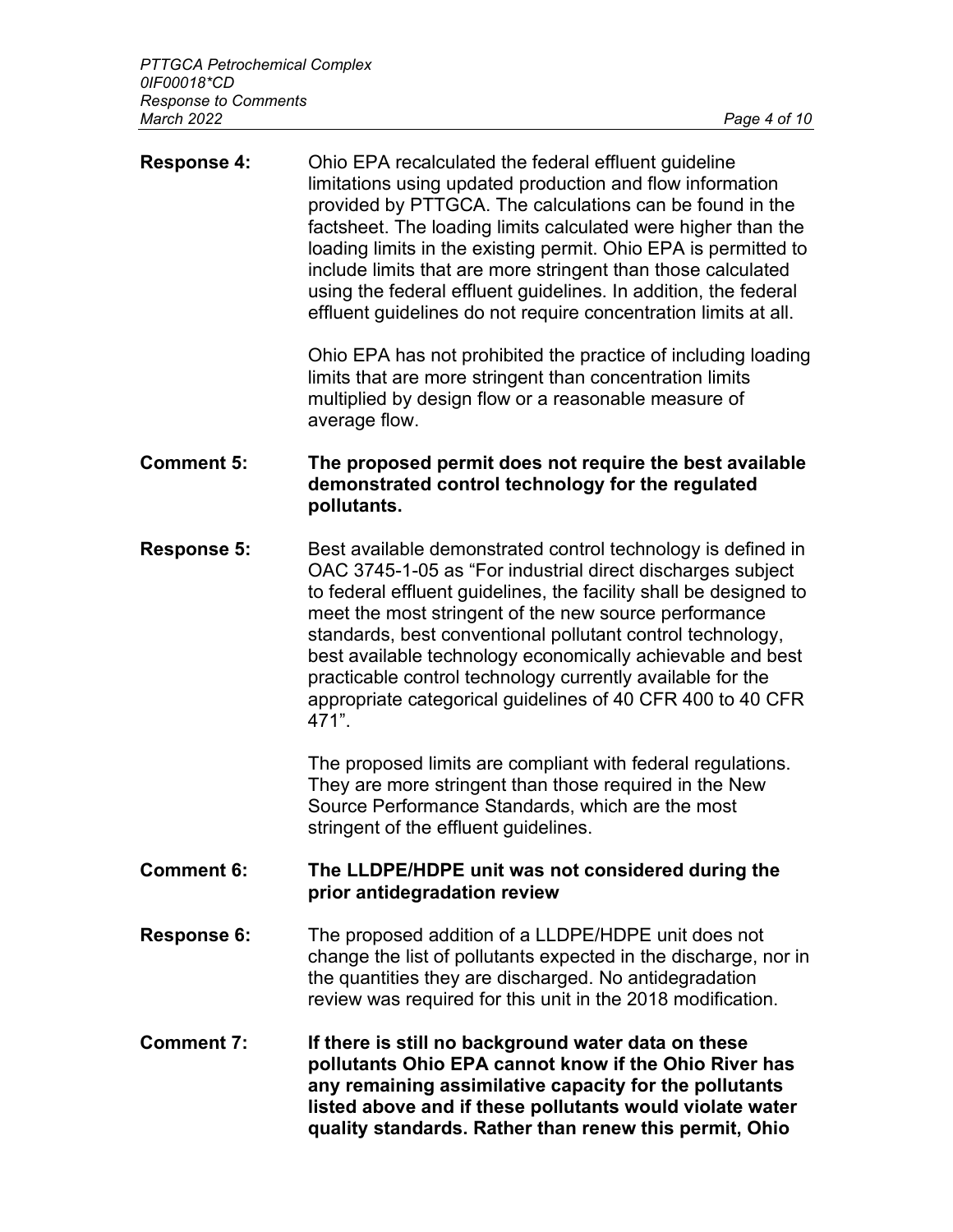**EPA must collect this background water data and do a full antidegradation review. Allowing these chemicals into the drinking water of 5 million people increases the cost of filtering that water and will lead to future losses of human life and productivity through these slow poisons.**

**Response 7:** Ohio EPA is not required to conduct additional sampling to determine background concentration of pollutants if there is no data available, and an antidegradation review is not required. In addition, as stated previously, the Ohio River Valley Water Sanitation Commission (ORSANCO) has an organics detection system program on the Ohio River. The program is designed to detect low-level concentrations of volatile organic compounds in the river at water intakes to ensure these are not present in drinking water. More information is available at: [http://www.orsanco.org/programs/organics-detection](http://www.orsanco.org/programs/organics-detection-system-ods/)[system-ods/.](http://www.orsanco.org/programs/organics-detection-system-ods/)

#### **Monitoring**

**Comment 8: The proposed permit does not include monitoring sufficient to ensure compliance with permit terms and conditions. Sampling must be performed more frequently than only once per year to reflect seasonal variation and to assure compliance with permit limitations and standards, and this sampling should be required while all industrial and treatment processes are in operation at the plant.** 

> **At a minimum, according to Ohio EPA permit guidance on "Determination of Sampling Frequency Formula for Industrial Waste Discharges," monitoring must be done on a quarterly basis. And even then, quarterly reports are only permissible "if the pollutant is not of great interest". Here, the pollutants to be monitored on an annual basis include pollutants with known carcinogenic and mutagenic effects.**

**Response 8:** Ohio EPA does not expect the pollutants at outfall 601 that are to be monitored once per year to be present in PTTGCA's discharge. Federal regulations found at 40 CFR 414.91 require monitoring for these parameters for all organic chemicals, plastics, and synthetic fibers manufacturing facilities. Because the list of parameters was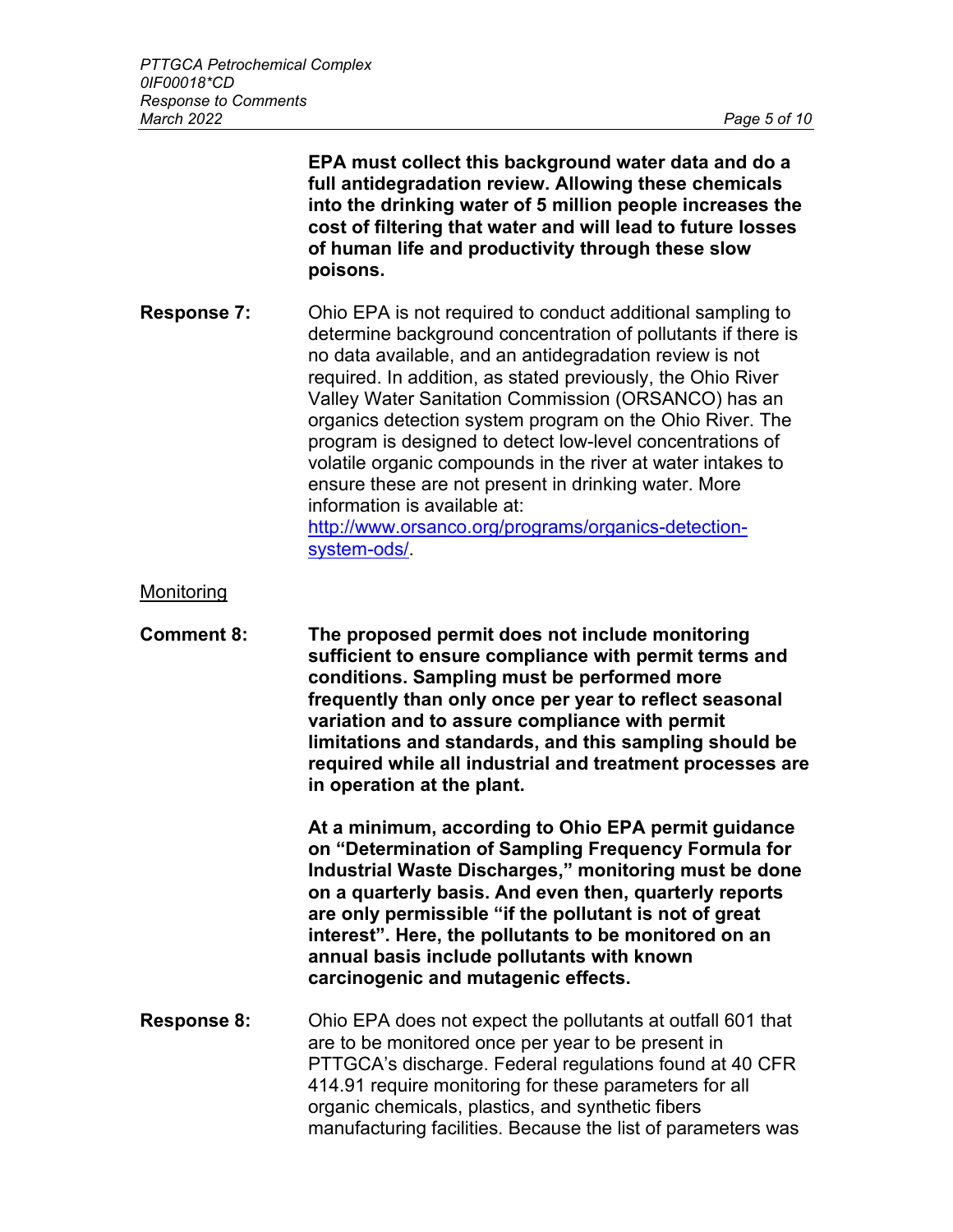designed to encompass different pollutants that could be discharged from a broad variety of facilities, they won't all be present in the discharge of every facility subject to these regulations. For parameters that have the potential to be present in PTTGCA's discharge, the monitoring frequency is, at a minimum, quarterly.

The NPDES permit requires sampling to be done at times, locations, and in such a fashion as to be representative of the facility's overall performance in Part II, Items E. and F.

In addition, seasonal variation is not anticipated.

**Comment 9: The "grab samples" that the draft permit allows in the monitoring of toxic chemicals may not provide representative conditions over a daily, weekly, or monthly time frame. Ohio EPA must require composite samples and continuous monitoring to ensure that all pollutants are effectively monitored.** 

**Response 9:** It is standard procedure to sample organic chemicals via grab sample. This is because they are volatile and degrade quickly so the sample must be preserved and analyzed quickly.

#### Environmental Justice

- **Comment 10: Commenters are concerned about Environmental Justice in the Ohio River Valley, who believe there to be a "petrochemical buildout" in this area, and that the health of the citizens and the environment in the area will suffer as a result.**
- **Response 10:** Ohio EPA is dedicated to issuing permits that are based on standards that are equally protective of all Ohioans no matter where they live.

This permit is in compliance with all applicable water quality standards.

**Comment 11: Citizens are concerned about Environmental Justice and state that "The levels of water pollution the facility is likely to produce constitute a form of slow violence that undermines future generations and disproportionately affects low-income and rural communities and communities of color."**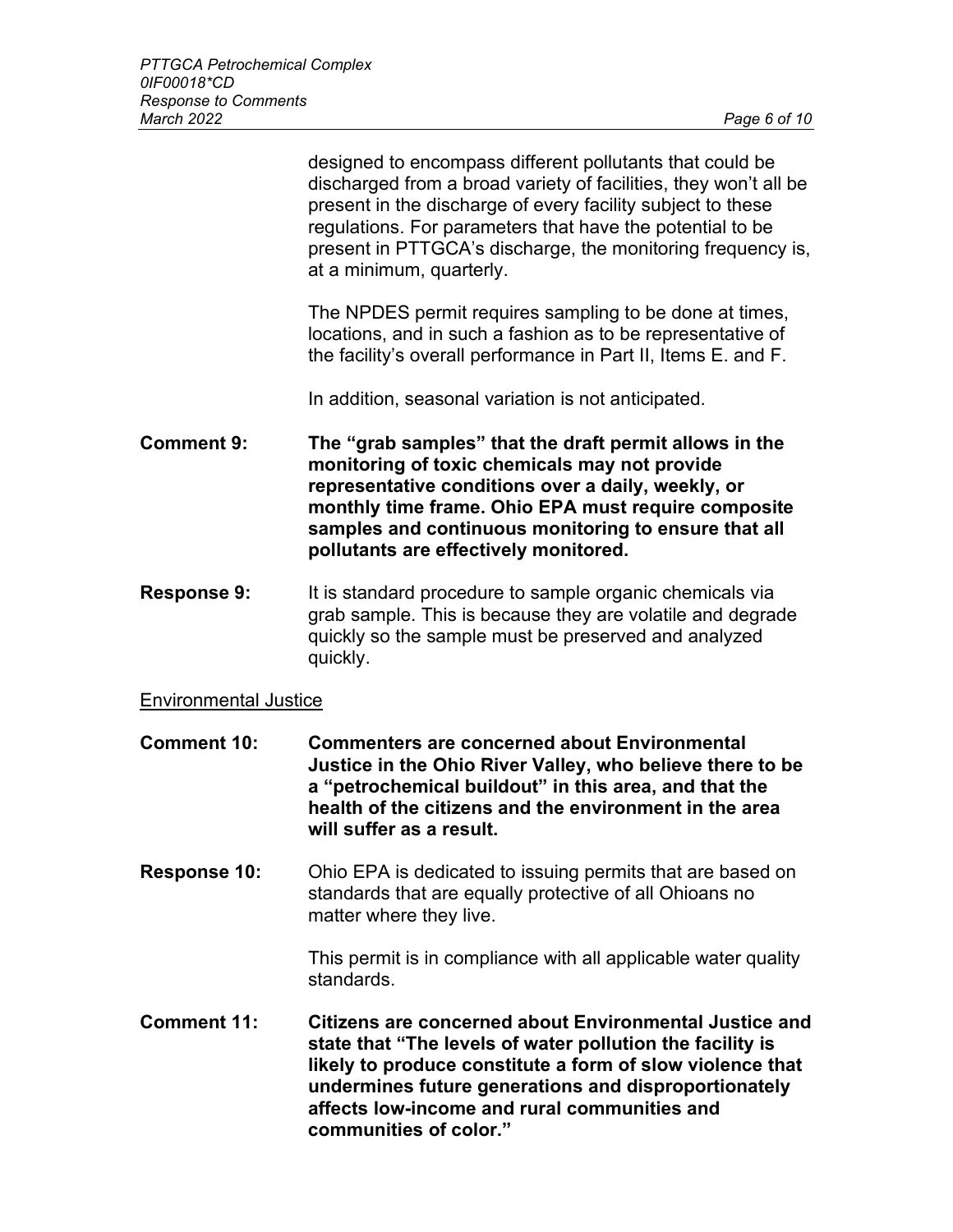**Response 11:** See Response 10.

**Comment 12: Our area is poor and not a dumping ground to harm our health and environment. Already there are a loss of crayfish and such. This is an indication of the pending impact on humans. It needs stopped. Our cancer rates are high. Please keep us healthy.** 

**Response 12:** Studies are performed and reviewed to develop water quality standards and then NPDES permits are written to ensure water quality standards are not exceeded. The proposed permit is protective of all water quality standards in Ohio EPA's rules.

**Other** 

- **Comment 13: Multiple commenters expressed that they want this permit denied for various reasons, including:** 
	- **Multi-national companies extract more money and resources from communities than what they provide to those communities.**
	- **The approval of this permit will lead to environmental contamination caused by a private entity that will need to be remediated and paid for by the government and citizen's tax dollars.**
	- **They do not want petrochemical companies to operate near where they live or to discharge to the Ohio River.**
	- **Markets are shrinking for plastics.**
	- **PTTGCA's product is not safe for all locations where it is shipped, and degradation of plastic is an unsolved issue.**
	- **The financial cost for job creation is very large.**
	- **Destruction of terrain in the project area to accommodate the facility.**
	- **Examples of cancer caused by manufacturing facilities, such as Cancer Alley in Louisiana, which citizens are worried will happen in Belmont County.**
	- **Allowing a polluting endeavor will discourage "clean" industries from investing in this community.**
	- **There is already too much plastic that has produced in this world—much of which has led to pollution.**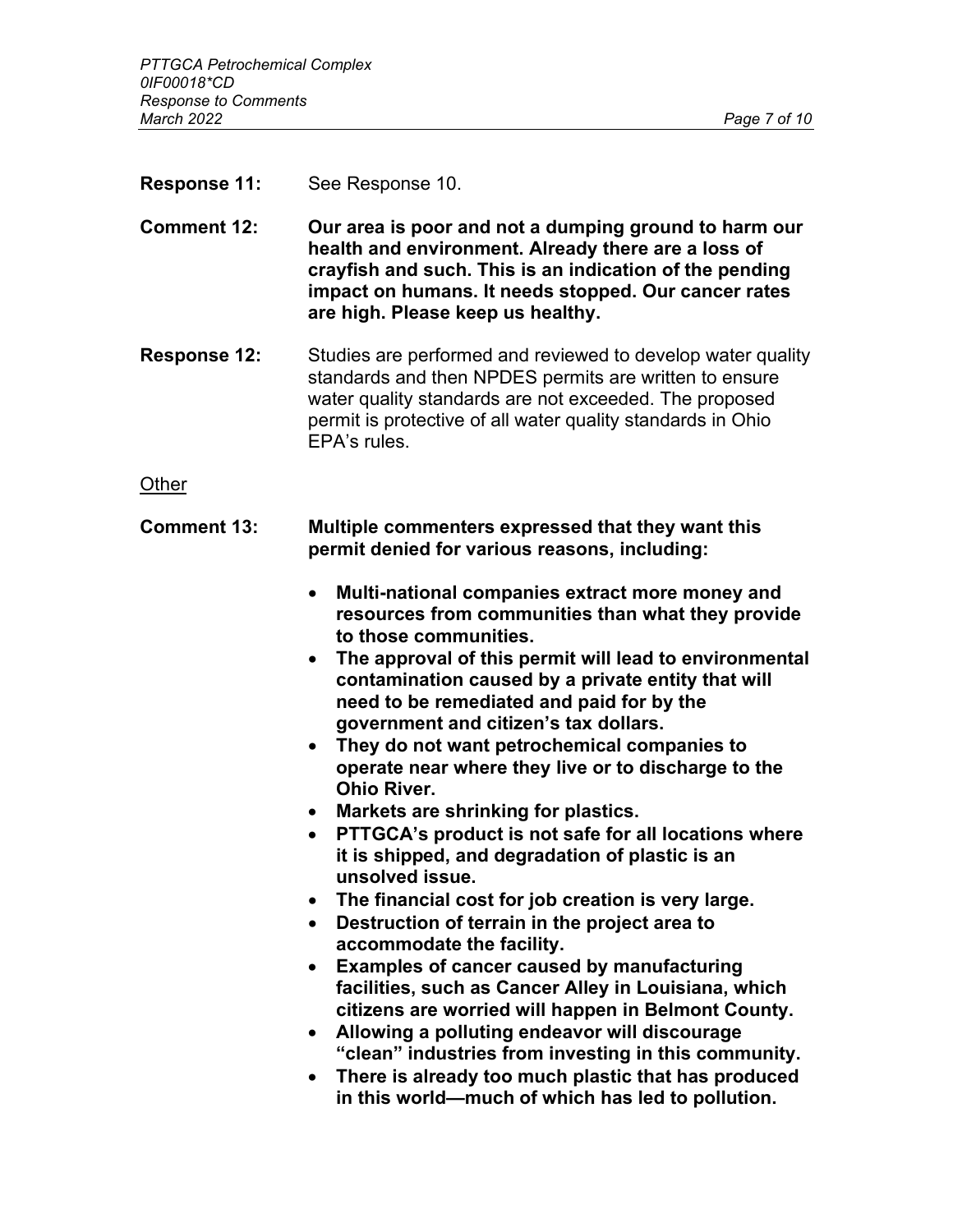• **The facility will not provide long term economic benefit to the area.**

**Additionally, multiple people commented that "despite proposing this project in 2015, PTTGCA has still not made a Final Investment Decision (FID). Over the past seven years, the project has lost a major partner, and the FID has been delayed indefinitely. There is no urgency to renew the permit for a project that has shown no progress.** 

- **Response 13:** OAC chapter 3745-33-04 details the criteria the director shall consider when determining if an NPDES permit should be issued or denied. The renewal permit meets all state and federal laws and regulations. Because the renewal application was submitted on time, the facility would continue to be authorized to discharge under the existing permit, even if the permit were not renewed, because the existing permit would be administratively continued.
- **Comment 14: The permit fails to include basic requirements to protect the Ohio River from plastic pollution from the facility.**
- **Response 14:** PTTGCA has taken steps and has implemented best management practices to prevent pellets from entering the Ohio River. For stormwater in the area where the pellets will be produced, there will be secondary containment and catch basins with screens to catch pellets before the catch basins discharge to a stormwater pond that will then discharge to the Ohio River. In the rail loading area, there will be a dedicated sump for stormwater and wash water that will have a system that will remove pellets.
- **Comment 15: The public notice of this renewal was published on December 20, at a time when many residents are out of town or busy preparing for the holidays. Given this timing and the ongoing stressor of the worsening COVID-19 pandemic, many commenters request the comment deadline be extended to ensure full public participation. Many also request a public hearing so that the public has an opportunity to have its questions answered and to provide information on existing uses of the Ohio River near the proposed location.**
- **Response 15:** The public notice date of this proposed permit occurred because of the expiration date of the existing permit.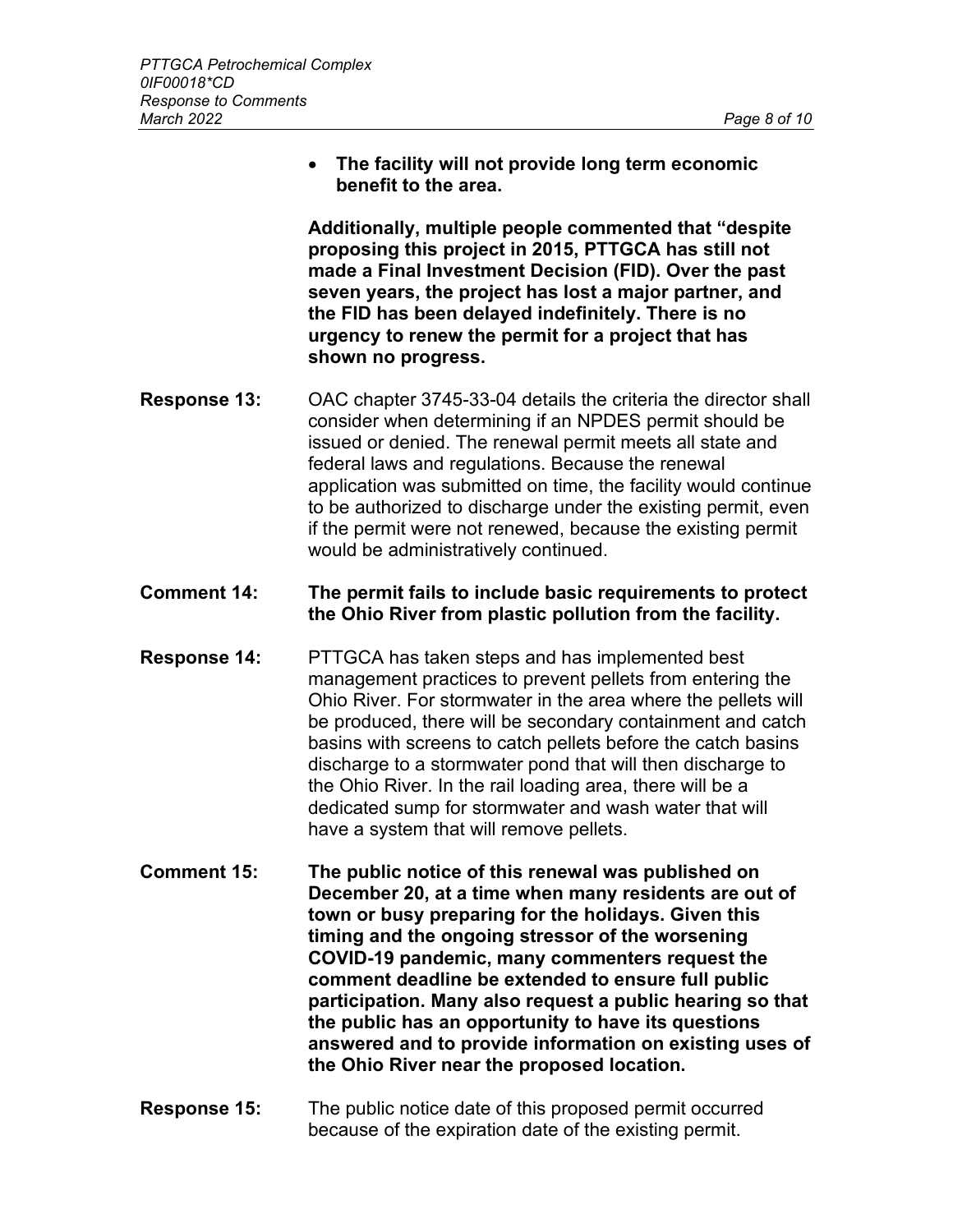Because the existing permit expired on Jan. 31, 2022, the public notice was published a little over a month prior to that date. This proposed permit is largely unchanged from the existing permit. Ohio EPA previously held a public hearing for the 2018 modification to answer questions regarding this facility. Because most comments received during the public notice for this renewal are the same as those received during the comment period for the 2018 permit modification, and because there are no significant changes to this permit from the existing permit, Ohio EPA will move forward without a public hearing.

- **Comment 16: Several commenters expressed support for the permit renewal, citing financial benefits to local government, economic vitality in the Ohio River Valley region, and jobs that will be created.**
- **Response 16:** OAC chapter 3745-33-04 details the criteria the director shall consider when determining if an NPDES permit should be issued or denied.
- **Comment 17: Commenters request a revised public notice that states Ohio EPA will accept written comments electronically, as well as via mail and in person. The revised public notice must also provide an email address for receipt of these comments. One commenter believes electronic comments were not considered valid and expresses disbelief that Ohio EPA only accepts written comment.**
- **Response 17:** The public notice was issued in accordance with all applicable rules and regulations. Comments submitted electronically are allowed and have been incorporated and considered in this Response to Comments. Ohio EPA will not issue a new public notice.
- **Comment 18: There should be a way to sign up to receive notifications of permits under consideration.**
- **Response 18:** Currently there is no feature on Ohio EPA's website with this capability. However, if this feature is constructed, the public will be made aware. In the meantime, the public may choose to regularly check Ohio EPA's Weekly Review which lists all agency actions: [https://ebiz.epa.ohio.gov/Notices/jsp/notice\\_search.jsp.](https://ebiz.epa.ohio.gov/Notices/jsp/notice_search.jsp)